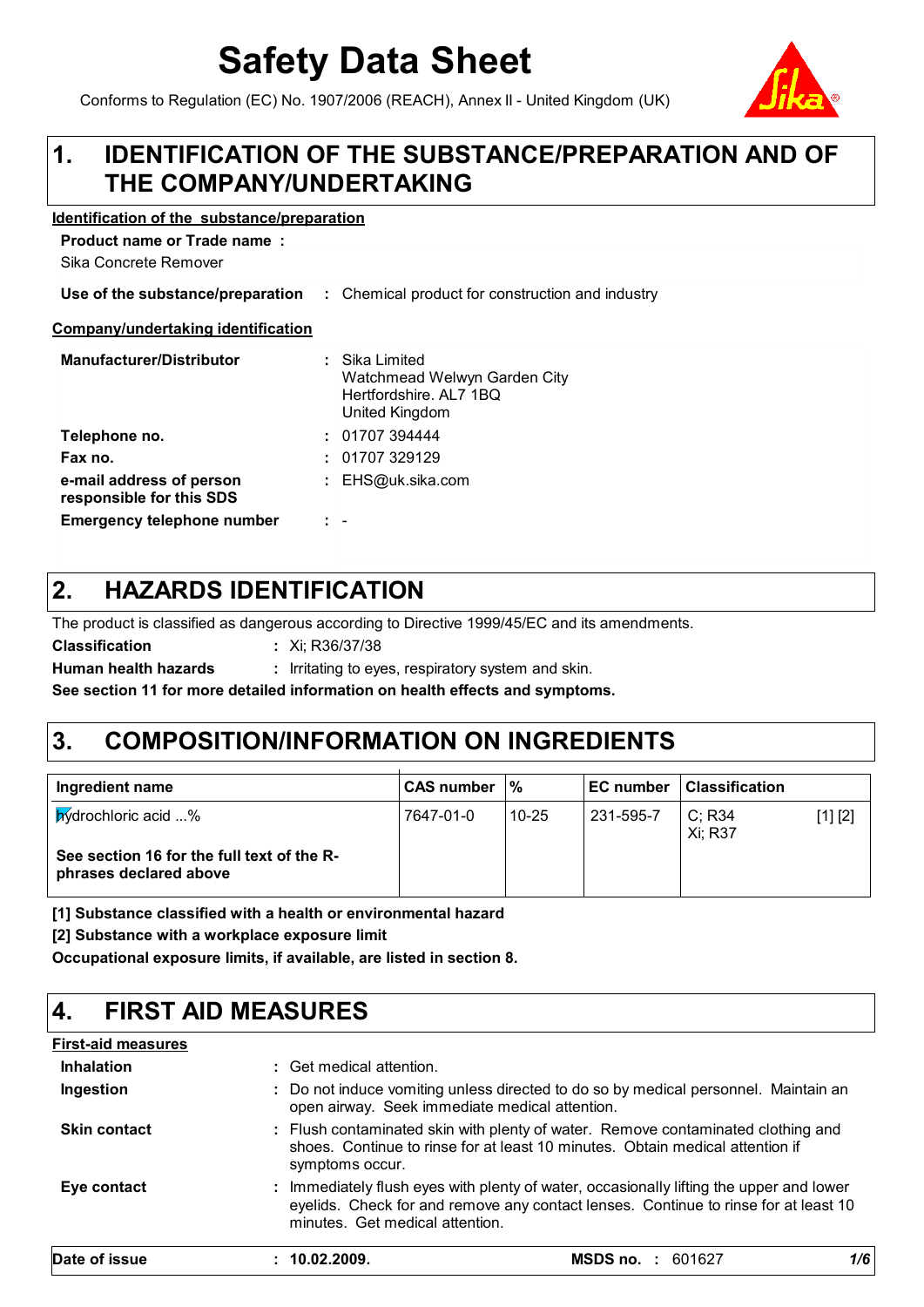### **4. FIRST AID MEASURES**

**Notes to physician** : No specific treatment. Treat symptomatically. Contact poison treatment specialist immediately if large quantities have been ingested or inhaled.

**See section 11 for more detailed information on health effects and symptoms.**

#### **FIRE-FIGHTING MEASURES 5.**

| <b>Extinguishing media</b>                               |                                                                                                                                                                             |
|----------------------------------------------------------|-----------------------------------------------------------------------------------------------------------------------------------------------------------------------------|
| <b>Suitable</b>                                          | : Use an extinguishing agent suitable for the surrounding fire.                                                                                                             |
| Not suitable                                             | : None known.                                                                                                                                                               |
| <b>Special exposure hazards</b>                          | : In a fire or if heated, a pressure increase will occur and the container may burst.                                                                                       |
| <b>Hazardous combustion</b><br>products                  | : Decomposition products may include the following materials:<br>halogenated compounds                                                                                      |
| <b>Special protective</b><br>equipment for fire-fighters | : Fire-fighters should wear appropriate protective equipment and self-contained<br>breathing apparatus (SCBA) with a full face-piece operated in positive pressure<br>mode. |

### **6. ACCIDENTAL RELEASE MEASURES**

| <b>Personal precautions</b>      | : Keep unnecessary and unprotected personnel from entering. Do not touch or walk<br>through spilt material. Put on appropriate personal protective equipment (see section<br>8).                                                                                                                                                                                                                                                                                                                                                                     |
|----------------------------------|------------------------------------------------------------------------------------------------------------------------------------------------------------------------------------------------------------------------------------------------------------------------------------------------------------------------------------------------------------------------------------------------------------------------------------------------------------------------------------------------------------------------------------------------------|
| <b>Environmental precautions</b> | : Avoid dispersal of spilt material and runoff and contact with soil, waterways, drains<br>and sewers. Inform the relevant authorities if the product has caused environmental<br>pollution (sewers, waterways, soil or air).                                                                                                                                                                                                                                                                                                                        |
| Large spill                      | : Stop leak if without risk. Move containers from spill area. Prevent entry into sewers,<br>water courses, basements or confined areas. Wash spillages into an effluent<br>treatment plant or proceed as follows. Contain and collect spillage with non-<br>combustible, absorbent material e.g. sand, earth, vermiculite or diatomaceous earth<br>and place in container for disposal according to local regulations (see section 13).<br>The spilled material may be neutralized with sodium carbonate, sodium bicarbonate<br>or sodium hydroxide. |
| <b>Small spill</b>               | : Stop leak if without risk. Move containers from spill area. Absorb with an inert<br>material and place in an appropriate waste disposal container.                                                                                                                                                                                                                                                                                                                                                                                                 |

#### **HANDLING AND STORAGE 7.**

| <b>Handling</b>                           | : Put on appropriate personal protective equipment (see section 8). Eating, drinking<br>and smoking should be prohibited in areas where this material is handled, stored and<br>processed. Workers should wash hands and face before eating, drinking and<br>smoking. Do not breathe vapour or mist. Avoid contact with eyes, skin and clothing.<br>Use only with adequate ventilation. Wear appropriate respirator when ventilation is<br>inadequate. Keep in the original container or an approved alternative made from a<br>compatible material, kept tightly closed when not in use. Keep away from alkalis.<br>Empty containers retain product residue and can be hazardous. |
|-------------------------------------------|------------------------------------------------------------------------------------------------------------------------------------------------------------------------------------------------------------------------------------------------------------------------------------------------------------------------------------------------------------------------------------------------------------------------------------------------------------------------------------------------------------------------------------------------------------------------------------------------------------------------------------------------------------------------------------|
| <b>Storage</b>                            | : Store in accordance with local regulations. Store in original container protected from<br>direct sunlight in a dry, cool and well-ventilated area, away from incompatible<br>materials (see section 10) and food and drink. Separate from alkalis. Keep container<br>tightly closed and sealed until ready for use. Containers that have been opened must<br>be carefully resealed and kept upright to prevent leakage. Do not store in unlabelled<br>containers. Use appropriate containment to avoid environmental contamination.                                                                                                                                              |
| <b>Packaging materials</b><br>Recommended | : Use original container.                                                                                                                                                                                                                                                                                                                                                                                                                                                                                                                                                                                                                                                          |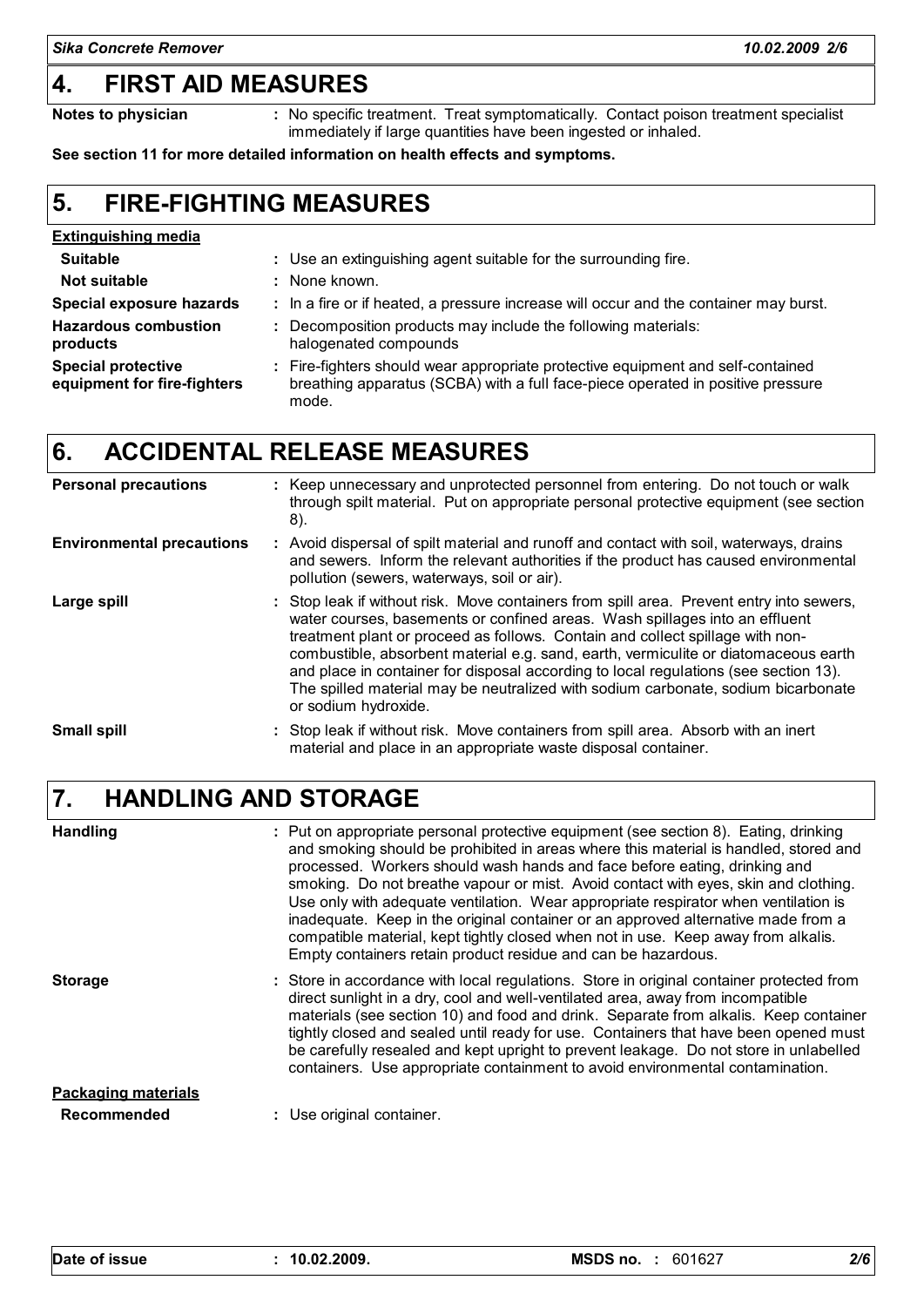### **8. EXPOSURE CONTROLS/PERSONAL PROTECTION**

#### **Exposure limit values**

| <b>Ingredient name</b>                      | <b>Occupational exposure limits</b>                                                                                                                                                                                                                                                                                                                                                                                                                                                                                          |
|---------------------------------------------|------------------------------------------------------------------------------------------------------------------------------------------------------------------------------------------------------------------------------------------------------------------------------------------------------------------------------------------------------------------------------------------------------------------------------------------------------------------------------------------------------------------------------|
| <b>Mydrochloric acid</b> %                  | EH40/2005 WELs (United Kingdom (UK), 8/2007).<br>STEL: 5 ppm 15 minute(s). Form: Gas and aerosol mists<br>TWA: 2 mg/m <sup>3</sup> 8 hour(s). Form: Gas and aerosol mists<br>TWA: 1 ppm 8 hour(s). Form: Gas and aerosol mists<br>STEL: 8 mg/m <sup>3</sup> 15 minute(s). Form: Gas and aerosol mists                                                                                                                                                                                                                        |
| <b>Recommended monitoring</b><br>procedures | : If this product contains ingredients with exposure limits, personal, workplace<br>atmosphere or biological monitoring may be required to determine the effectiveness<br>of the ventilation or other control measures and/or the necessity to use respiratory<br>protective equipment. Reference should be made to European Standard EN 689 for<br>methods for the assessment of exposure by inhalation to chemical agents and<br>national guidance documents for methods for the determination of hazardous<br>substances. |
| <b>Exposure controls</b>                    |                                                                                                                                                                                                                                                                                                                                                                                                                                                                                                                              |
| <b>Occupational exposure</b><br>controls    | : Use only with adequate ventilation. If user operations generate dust, fumes, gas,<br>vapour or mist, use process enclosures, local exhaust ventilation or other engineering<br>controls to keep worker exposure to airborne contaminants below any recommended<br>or statutory limits.                                                                                                                                                                                                                                     |
| <b>Hygiene measures</b>                     | : Wash hands, forearms and face thoroughly after handling chemical products, before<br>eating, smoking and using the lavatory and at the end of the working period.<br>Appropriate techniques should be used to remove potentially contaminated clothing.<br>Wash contaminated clothing before reusing.                                                                                                                                                                                                                      |
| <b>Respiratory protection</b>               | : Respirator selection must be based on known or anticipated exposure levels, the<br>hazards of the product and the safe working limits of the selected respirator.<br>organic vapour filter (Type A)<br>A1: < 1000 ppm; A2: < 5000 ppm; A3: < 10000 ppm                                                                                                                                                                                                                                                                     |
| <b>Hand protection</b>                      | : Chemical-resistant, impervious gloves complying with an approved standard should<br>be worn at all times when handling chemical products if a risk assessment indicates<br>this is necessary. Recommended: Butyl rubber/nitrile rubber gloves.                                                                                                                                                                                                                                                                             |
| Eye protection                              | Safety eyewear complying with an approved standard should be used when a risk<br>assessment indicates this is necessary to avoid exposure to liquid splashes, mists,<br>gases or dusts.                                                                                                                                                                                                                                                                                                                                      |
| <b>Skin protection</b>                      | : Personal protective equipment for the body should be selected based on the task<br>being performed and the risks involved and should be approved by a specialist before<br>handling this product. Recommended: Use barrier skin cream.                                                                                                                                                                                                                                                                                     |
| <b>Environmental exposure</b><br>controls   | : Emissions from ventilation or work process equipment should be checked to ensure<br>they comply with the requirements of environmental protection legislation. In some<br>cases, fume scrubbers, filters or engineering modifications to the process equipment<br>will be necessary to reduce emissions to acceptable levels.                                                                                                                                                                                              |

#### **PHYSICAL AND CHEMICAL PROPERTIES 9.**

| <b>General information</b>                                    |  |                                             |  |  |
|---------------------------------------------------------------|--|---------------------------------------------|--|--|
| Appearance                                                    |  |                                             |  |  |
| Form                                                          |  | : Liquid.                                   |  |  |
| Colour                                                        |  | : Colourless.                               |  |  |
| Odour                                                         |  | : Pungent.                                  |  |  |
| <u>Important health, safety and environmental information</u> |  |                                             |  |  |
| рH                                                            |  | : <1                                        |  |  |
| <b>Flash point</b>                                            |  | : Closed cup: Not applicable.               |  |  |
| <b>Density</b>                                                |  | : ~1.07 g/cm <sup>3</sup> [20°C (68°F)]     |  |  |
| <b>Solubility</b>                                             |  | : Soluble in the following materials: water |  |  |

| Date of issue | 10.02.2009. | MSDS no.<br>601627 | 3/6 |
|---------------|-------------|--------------------|-----|
|---------------|-------------|--------------------|-----|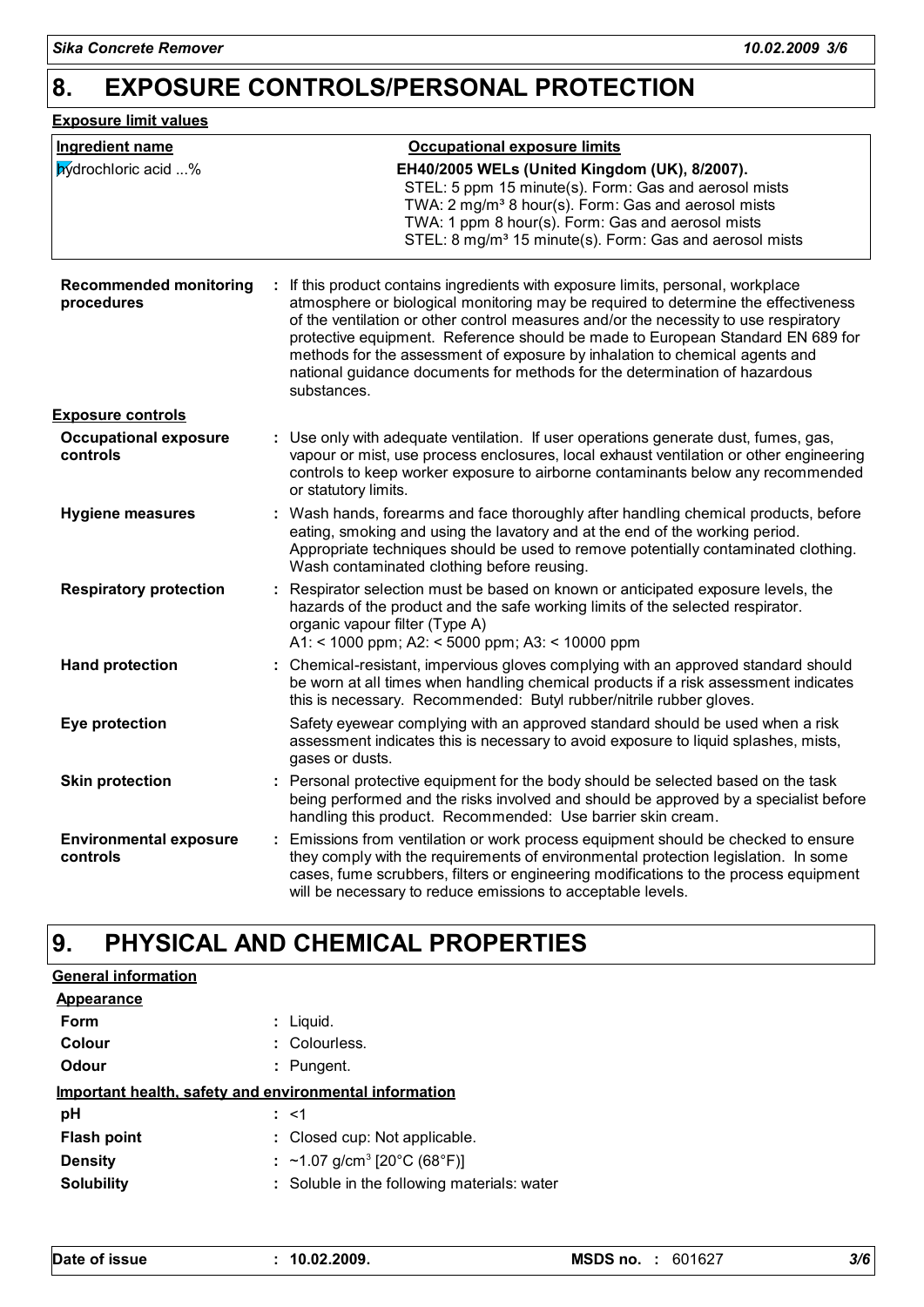## **STABILITY AND REACTIVITY 10.**

| <b>Stability</b>                           | : The product is stable.                                                                                                                                                             |
|--------------------------------------------|--------------------------------------------------------------------------------------------------------------------------------------------------------------------------------------|
| <b>Conditions to avoid</b>                 | : No specific data.                                                                                                                                                                  |
| <b>Materials to avoid</b>                  | : Attacks many metals producing extremely flammable hydrogen gas which can form<br>explosive mixtures with air.<br>Reactive or incompatible with the following materials:<br>alkalis |
| <b>Hazardous decomposition</b><br>products | : Under normal conditions of storage and use, hazardous decomposition products<br>should not be produced.                                                                            |

### **11. TOXICOLOGICAL INFORMATION**

| <b>Potential acute health effects</b> |                                                     |  |
|---------------------------------------|-----------------------------------------------------|--|
| <b>Inhalation</b>                     | : Irritating to respiratory system.                 |  |
| Ingestion                             | : Irritating to mouth, throat and stomach.          |  |
| <b>Skin contact</b>                   | : Irritating to skin.                               |  |
| Eye contact                           | : Irritating to eyes.                               |  |
| <b>Chronic effects</b>                | : No known significant effects or critical hazards. |  |

### **12. ECOLOGICAL INFORMATION**

**Environmental effects :** Avoid contact of spilt material and runoff with soil and surface waterways. Do not empty into drains; dispose of this material and its container in a safe way.

### **13. DISPOSAL CONSIDERATIONS**

| <b>Methods of disposal</b>        |  | : The generation of waste should be avoided or minimised wherever possible. Empty<br>containers or liners may retain some product residues. This material and its container<br>must be disposed of in a safe way. Dispose of surplus and non-recyclable products<br>via a licensed waste disposal contractor. Disposal of this product, solutions and any<br>by-products should at all times comply with the requirements of environmental<br>protection and waste disposal legislation and any regional local authority<br>requirements. Avoid dispersal of spilt material and runoff and contact with soil,<br>waterways, drains and sewers. |
|-----------------------------------|--|------------------------------------------------------------------------------------------------------------------------------------------------------------------------------------------------------------------------------------------------------------------------------------------------------------------------------------------------------------------------------------------------------------------------------------------------------------------------------------------------------------------------------------------------------------------------------------------------------------------------------------------------|
| European waste catalogue<br>(EWC) |  | : 06 01 02* hydrochloric acid                                                                                                                                                                                                                                                                                                                                                                                                                                                                                                                                                                                                                  |
| Packaging                         |  | : Completely emptied packaging or practically empty packaging containing dried/cured<br>residues, once relieved of all pressure can be disposed of as non-hazardous waste.                                                                                                                                                                                                                                                                                                                                                                                                                                                                     |
|                                   |  | Packaging may still contain hazardous residues and disposal should undertaken by a<br>licensed waste contractor.                                                                                                                                                                                                                                                                                                                                                                                                                                                                                                                               |
|                                   |  | Any disposal practice must be in compliance with local and national laws and<br>regulations.                                                                                                                                                                                                                                                                                                                                                                                                                                                                                                                                                   |
|                                   |  | 15 01 10* packaging containing residues of or contaminated by dangerous<br>substances                                                                                                                                                                                                                                                                                                                                                                                                                                                                                                                                                          |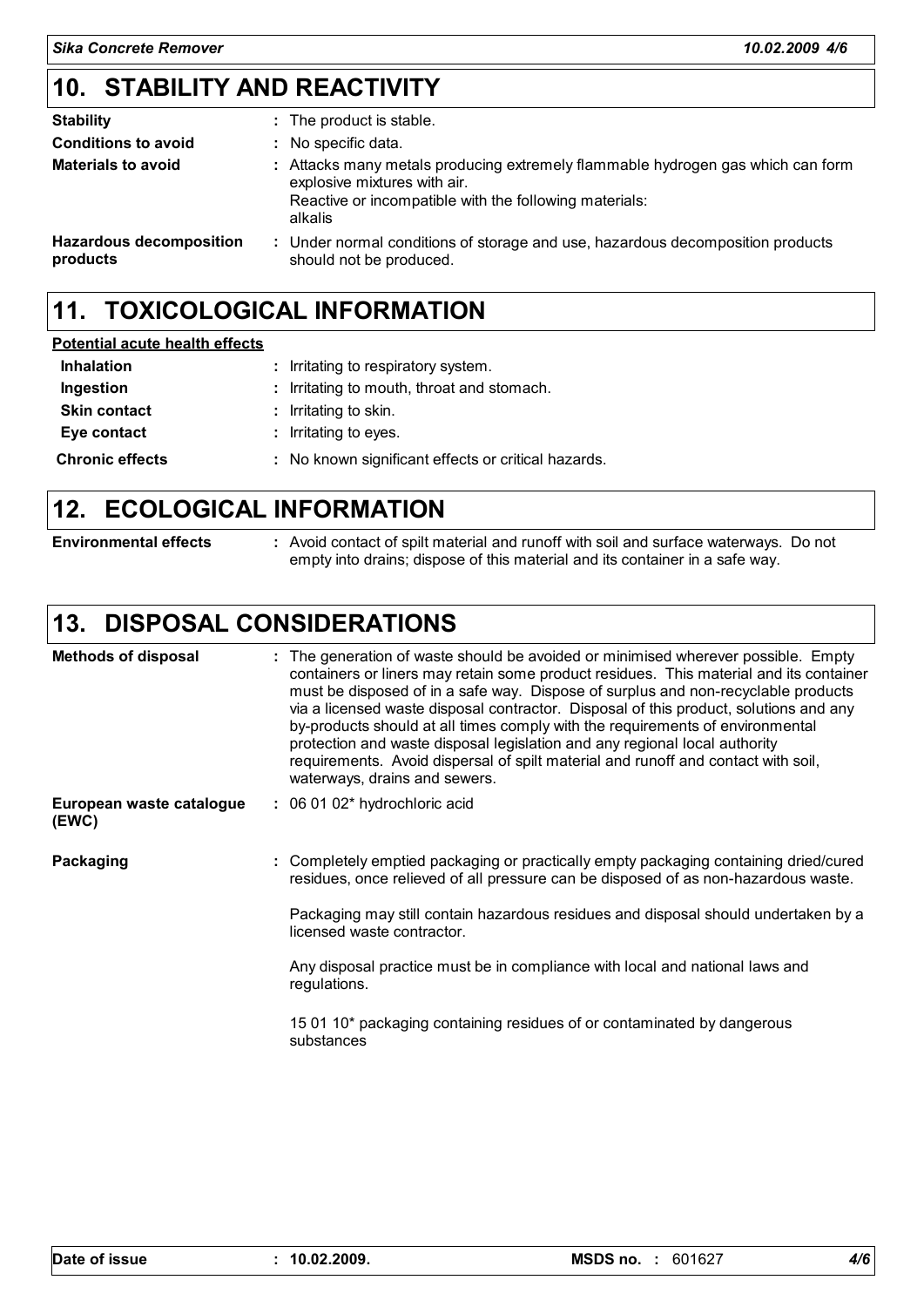#### **14. TRANSPORT INFORMATION**

### **International transport regulations**

| ADR                                 |                             |
|-------------------------------------|-----------------------------|
| <b>UN number</b>                    | : UN1789                    |
| <b>ADR Class</b>                    | 8                           |
| <b>Classification code</b>          | : C1                        |
| <b>Packing group</b>                | Ш                           |
| Proper shipping name                | Hydochloric acid solution   |
| Label No.                           | 8                           |
| <b>IMDG</b>                         |                             |
| <b>UN number</b>                    | : UN1789                    |
| <b>IMDG Class</b>                   | : 8                         |
| <b>Packing group</b>                | : III                       |
| Proper shipping name                | : Hydochloric acid solution |
| <b>Emergency schedules</b><br>(EmS) | : F-A, S-B                  |
| <b>Marine pollutant</b>             | : No.                       |
| Label no.                           | 8                           |
| <b>IATA</b>                         |                             |
| UN number                           | : UN1789                    |
| <b>IATA Class</b>                   | 8                           |
| <b>Packing group</b>                | : III                       |
| Proper shipping name                | Hydochloric acid solution   |
| Label no.                           | 8                           |
|                                     |                             |

### **15. REGULATORY INFORMATION**

#### **EU regulations**

**Classification and labeling have been determined according to EU Directives 67/548/EEC and 1999/45/EC (including amendments) and take into account the intended product use.**

| Hazard symbol or symbols : Xi |                                                                                                                                                                                                                                                                                                                                                                                                                         |
|-------------------------------|-------------------------------------------------------------------------------------------------------------------------------------------------------------------------------------------------------------------------------------------------------------------------------------------------------------------------------------------------------------------------------------------------------------------------|
|                               | Irritant                                                                                                                                                                                                                                                                                                                                                                                                                |
| <b>Contains</b>               | : <i>bydrochloric acid</i> %                                                                                                                                                                                                                                                                                                                                                                                            |
| <b>Risk phrases</b>           | : R36/37/38- Irritating to eyes, respiratory system and skin.                                                                                                                                                                                                                                                                                                                                                           |
| <b>Safety phrases</b>         | : S2- Keep out of the reach of children.<br>S46- If swallowed, seek medical advice immediately and show this container or label.                                                                                                                                                                                                                                                                                        |
| <b>VOC content (EU)</b>       | : VOC (w/w): $0\%$                                                                                                                                                                                                                                                                                                                                                                                                      |
| <u>National regulations</u>   |                                                                                                                                                                                                                                                                                                                                                                                                                         |
| <b>Regulatory information</b> | : Chemicals (Hazard Information and Packaging for Supply) Regulations 2002 (CHIP<br>3)<br>Control of Substances Hazardous to Health Regulations 2002 (COSHH) (as<br>amended)<br>Health & Safety at Work Act 1974<br>The Environmental Protection (Duty of Care) Regulations 1991<br>Hazardous waste regulations 2005<br>The Carriage of Dangerous Goods and Use of Transportable Pressure Equipment<br>Regulations 2007 |
| <b>Guidance Publications</b>  | : Approved Code of Practice - Management of Health and Safety at Work, HSE<br>General Approved Code of Practice to COSHH Regulations, HSE.<br>EH40, Workplace Exposure Limits, HSE (as updated).<br>HS(G) 53, Respiratory Protection Equipment - a Practical Guide for Users, HSE.                                                                                                                                      |